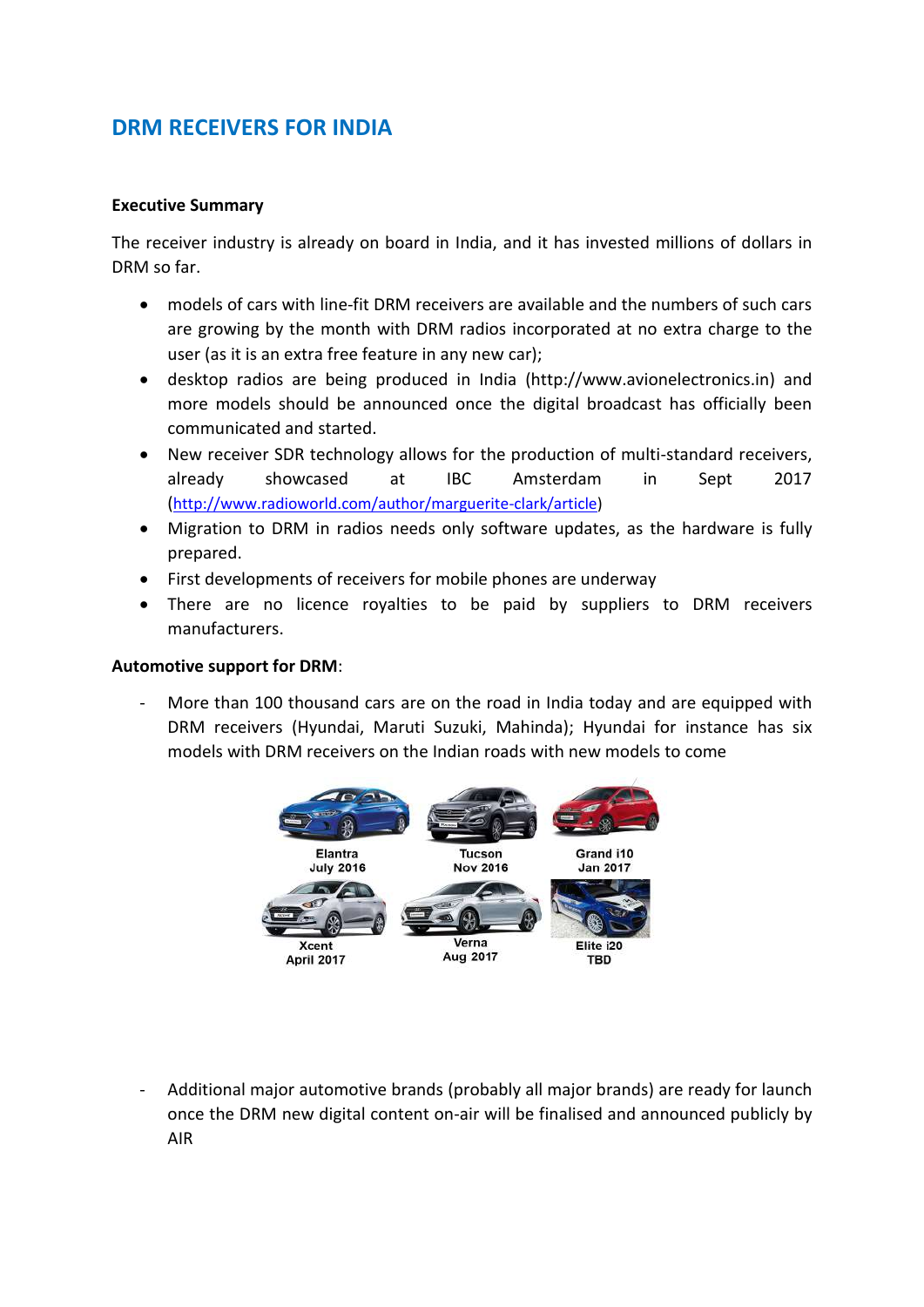- Chipset and receiver development takes place in the country and it is introduced by Indian car manufacturers – all relevant international brands have DRM offered as part of their product portfolio; the development resources and the know-how exists in India (including in companies like NXP, Bosch, Analog Devices, etc.)
- Car chipset manufacturers have confirmed that receivers, which may currently only support DRM in the AM bands based on AIR's communication in the past, can support DRM in all broadcast bands with a simple software upgrade – NO new hardware or hardware replacements are required
- The first after-market car radio and add-on dongle with DRM support was publicly presented at IBC 2017 in Amsterdam both for the AM bands and ready for the FM/VHF bands; it is a multi-standard receiver (link: [http://www.drm.org/wp-](http://www.drm.org/wp-content/uploads/2017/09/GR-227-Press-Release.pdf)



[content/uploads/2017/09/GR-](http://www.drm.org/wp-content/uploads/2017/09/GR-227-Press-Release.pdf)[227-Press-Release.pdf\)](http://www.drm.org/wp-content/uploads/2017/09/GR-227-Press-Release.pdf). A picture of the Gospell aftermarket add-on dongle **for the solution of the cars is shown below:** 

# **Mobile phone support for DRM**:

- USB dongles are available along with the appropriate apps to support DRM reception in the VHF bands
- A first USB adapter, introduced and showcased at IBC 2017 in Amsterdam can support DRM with some modifications for reception of both the AM bands and the VHF bands in future; it is a multi-standard receiver (link: [http://www.drm.org/wp](http://www.drm.org/wp-content/uploads/2017/09/GR-227-Press-Release.pdf)[content/uploads/2017/09/GR-227-Press-Release.pdf\)](http://www.drm.org/wp-content/uploads/2017/09/GR-227-Press-Release.pdf)
- DRM receiver support with the full feature set and at potentially low cost is being developed for mobile phones with the Android operating system and is ready for other platforms. See the picture below:



- Modern phones supporting FM analogue reception can also support DRM reception if mobile phone manufacturers are simply installing the DRM software radio app – no additional hardware or expensive re-designs of phones are required, therefore introducing DRM reception on mobile phones is minimal as only an app needs to be installed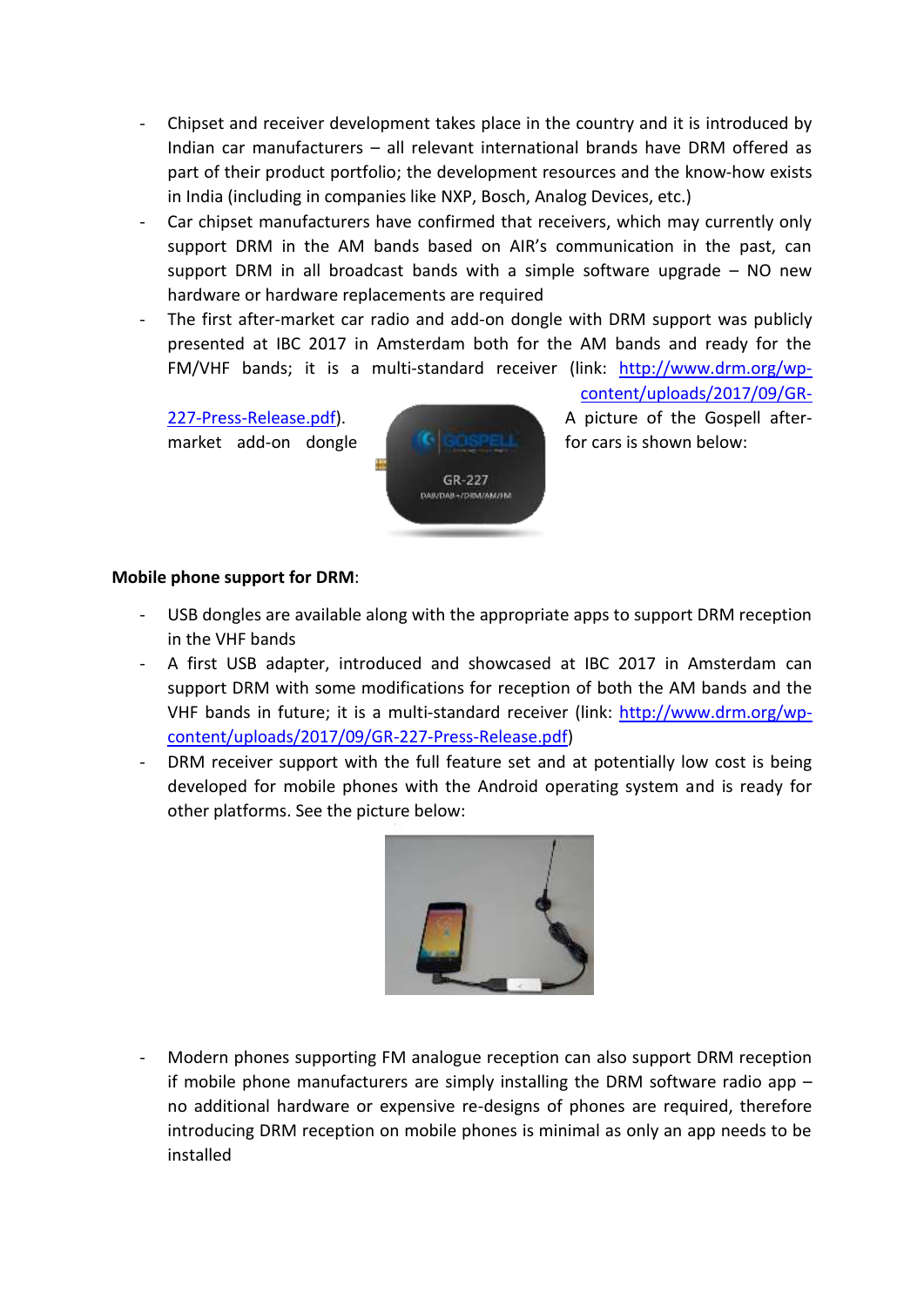#### **Multi-standard receivers**:

Currently the first DRM (both DRM modes) SDR multi-standard receiver (including DAB+, FM and AM analogue) has been showcased at IBC Amsterdam; it is called Titus II manufactured by the PantronX company in the USA (link: [https://titusradio.com/\)](https://titusradio.com/)



- additional standards to DRM in AM or VHF bands always add extra costs to receivers for testing, implementation, and probably IP licensing (HD Radio being a proprietary commercial company, hence not an open standard!).
- multi-standard receivers combining HD Radio and DRM do not exist anywhere in the world and therefore require additional development, testing, investment and delays.
- Any receiver supporting DRM today in the AM bands can be upgraded to DRM in the VHF bands with a simple software update, once the DRM roll-out is announced by the broadcaster and regulator. There is NO additional cost for IP royalties and the introduction can be quick. Therefore, there is no more economical and faster way for digitising the FM bands in India than by using the same technology already introduced for the AM bands. DRM is the only standard that supports all the broadcast bands deployed today in India.

# **Cost of receivers**:

- The initial cost is driven by a one-time development, not by the actual manufacturing, and prices come down dramatically with volumes sold (see FM receivers, mobile phones, smart phones, etc.)
- Cost for DRM line-fit car receivers is **nil** for consumers (it is a default feature in any car – see Hyundai with their current 6 models)

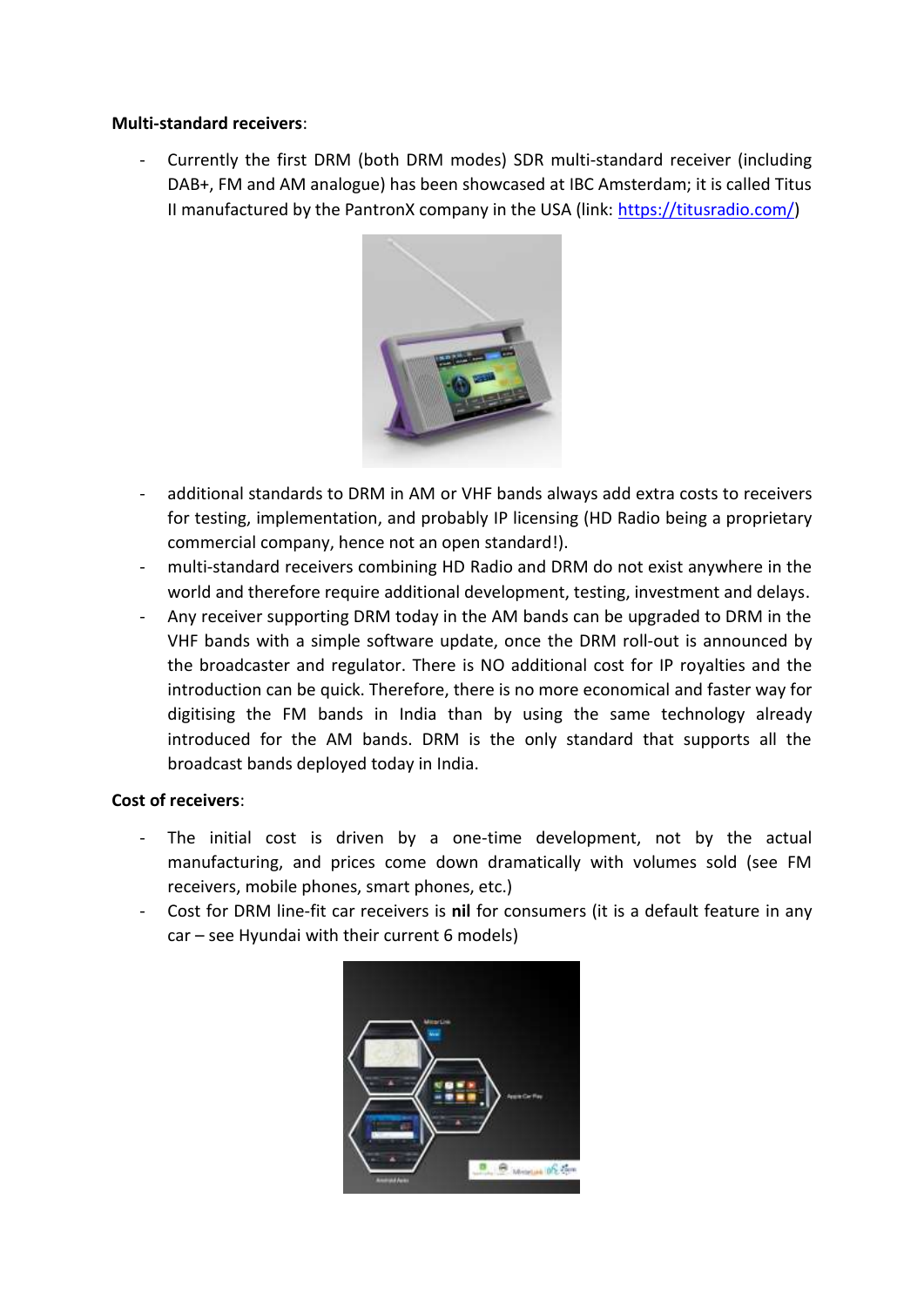- Cost for DRM in the VHF bands on mobile phones is minimal as no hardware changes are required for those phones already supporting analogue FM reception today (DRM reception is a simple software installation for manufacturers)

## **Licencing and royalties for receivers**

- For DRM, chipset, receiver module or receiver manufacturers **do not need to sign a document to gain full access to the required technology to start building products**, since all the technology of the DRM standard is openly publicised and freely available to everybody (including the Indian industry). Nobody, and in particular not a single commercial company, owns the DRM technology – it is therefore a direct successor of the open AM and FM standards.
- For DRM, chipset, receiver module manufacturers, or other suppliers to receiver manufacturers **do not pay any license royalties**. And it should be noted that these costs early in the production chain mean that they multiply in size with every sellpurchase process along the chain (due to profit being added), so that eventually the final product would be significantly more expensive to the customer than only the sum of the royalties collected from every step in the production chain.
- However, **receiver manufacturers need to pay royalties, but only during the runtime of the related patents**. The rates are very low with special discounts for emerging markets such as India (see **[www.vialicensing.com](http://www.vialicensing.com/)**). The rates are published and therefore apply equally to every manufacturer – and since in the case of DRM nobody needs to apply for a "license" to use the technology, manufacturer can be excluded from obtaining a license. The rates only refer to patent IP, but NOT to trade secrets (i.e. closed software and technologies that are only accessible after signing a license contract with a manufacturer); this implies that \***patent related royalties**\* will \***cease**\* after at most 20 years after their initial application or publication (and thus the technology becomes completely freely usable to everybody without further payments, such as AM and FM), whereas \***trade secret related license royalties**\* can be charged \***forever**\*.

# **'Make in India'**:

Chipset and receiver development is taking place, it is controlled and produced in India for India as well as for international markets, thus fully fulfilling the 'Make in India' and Digital India' pledges by the Prime Minister – instead of Made in China or Made in the USA.

This is due to **the open DRM standard**, where all technology is fully available to Indian manufacturers and stakeholders, compared to other closed and commercial solutions such as HD Radio where licences need to be paid. In DRM, everybody can start developing and producing devices today, without asking for technology disclosure or signing licence contracts upfront. Therefore no Indian manufacturer can be denied a license.